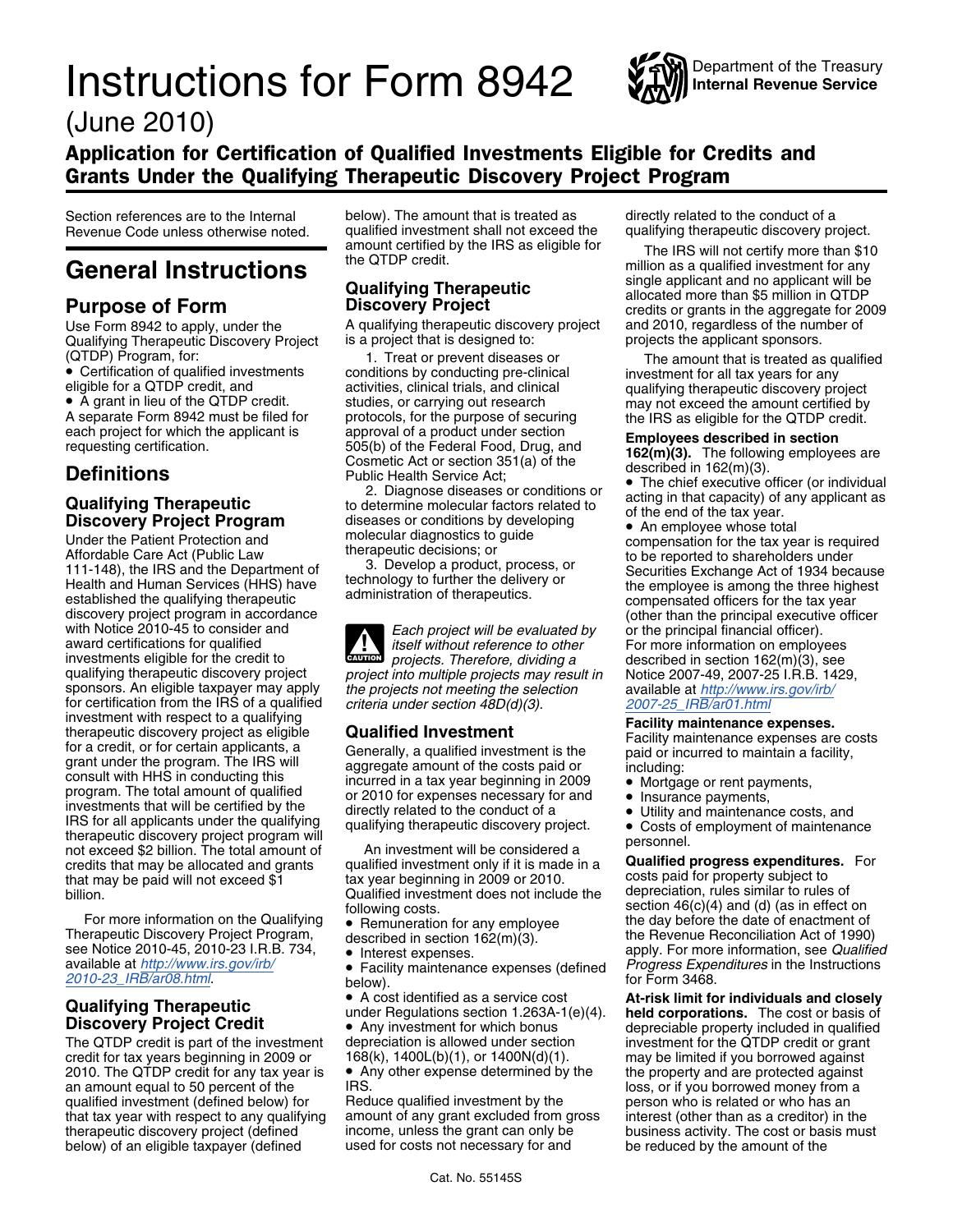nonqualified nonrecourse financing c. To significantly advance the goal of above, before the partnership or the<br>related to the property as of the close of curing cancer within the 30-year period pass-through entity may app the tax year in which the property is beginning on May 21, 2010; and **QTDP** grant.

then the credit base for the property **A** certification and allocation by the **Consistency requirement.** An election changes accordingly. The changes may IRS is not a determination that the costs for a QTDP grant will be e changes accordingly. The changes may for a determination that the costs result in an increased QTDP credit (but described in the application were or will result in an increased QTDP credit (but described in the application were or will an applicant makes the same election on not greater than 50% of the qualified be, in fact, paid or incurred or that the all the applicant's not greater than 50% of the qualified be, in fact, paid or incurred or that the all the applicant's applications for that tax<br>investment that was certified) or a costs were or will be necessary for and year. If the applica recapture of the QTDP credit or grant in [directly related to the conduct of a](http://grants.nih.gov/grants/funding/QTDP_PIM/index.htm) inconsistent, then the election for a QTDF<br>the year of the change. See sections 49 aualified therapeutic discovery project grant will be invalid the year of the change. See sections 49 qualified therapeutic discovery project grant will be invalid and the applicant will and 465 for details. under section 48D(b). be considered for certification of a credit

An eligible taxpayer is a taxpayer who **Memorandum**<br>employs not more than 250 full-time and **The Project Inform** employs not more than 250 full-time and<br>part-time employees in all businesses of<br>the the time the application. The Project Information Memorandum is<br>filed. In figuring the number of full-time<br>and part-time employees, do no

• An affiliated service group (defined in

section 414(m)).<br>
A corporation is a member of a controlled form is available at *http://grants.nih.gov/*<br>
group of corporations if it is a member of *grants/funding/QTDP\_PIM/index.htm*.<br>
either a parent-subsidiary group ( group of corporations if it is a member of  $\frac{1}{16}$  in section 1563(a)) or a brother-sister<br>in section 1563(a), except<br>that "more than 50%" is substituted for the application of a Grant in Lieu of a<br>section 1563(a), exc section 1563(a)(1)), even if it is an investment for a QTDP credit as a excluded member for purposes of being a request for a QTDP grant in lieu of a  $\bullet$  Feder component member of a controlled group  $\bullet$  Feder  $\bullet$  Feder

**Investment**<br>
The IRS will determine whether to certify<br>
agency, or instrumentality thereof).<br>
an applicant's qualified investment for a<br>
an applicant's qualified investment for a<br>
qualifying therapeutic discovery project<br>

has been filed, only if:<br>
1. HHS determines that the<br>
applicant's project is a qualifying<br>
therapeutic discovery project;<br>
therapeutic discovery project;<br>
c. A governmental body.<br>
C. A governmental body.<br>
Let a governmenta

a. To result in new therapies: which is described in (1), (2), or (3), https://est.monday through Friday) to:<br>i. To treat areas of unmet medical above. htternal Revenue Service need, or

related to the property as of the close of curing cancer within the 30-year period pass-through entity may apply for a

A controlled group of corporations the applicant has demonstrated that its  $\bullet$  A controlled group of corporations of the applicant has demonstrated that its (defined in section 52(a)); project shows a reasonable potentia • A group of trades or businesses under<br>
common control (defined in section<br>
fraction control (defined in section<br>
fraction control (defined in section<br>
fraction control (defined in section<br>
fraction control (defined in se

ii. To prevent, detect, or treat chronic antital must determine if any of its partners 201 W. Rivercenter Blvd.<br>ii. To prevent, detect, or treat chronic antition and determine if any of its partners or acute diseases and conditions; entity must determine if any of its partners<br>b. To reduce long-term health care or other holders of any equity or profits<br>costs in the United States; or interest is described in (1), (2), or other holders of any equity or profits<br>interest is described in (1), (2), or (3),

placed in service. Generally, if the<br>
applicant's projects that have the greatest potential:<br>
corporation, whether any financing is<br>
corporation, whether any financing is<br>
determined at the partner or shareholder<br>
indirect

costs were or will b[e necessary for and](http://grants.nih.gov/grants/funding/QTDP_PIM/index.htm) year. If the applicant's applications are directly related to the conduct of a **Cligible Taxpayer**<br>An eligible taxpayer is a taxpayer who **Project Information**<br>
An eligible taxpayer is a taxpayer who **Memorandum** and **Elections** the inconsistent project, thus making all<br>
elections for a QTDP grant fo

excluded member for purposes of being a<br>
component member of a controlled group<br>
(for example, a foreign corporation<br>
subject to tax under section 881). <br> **Certification of Qualified**<br> **Certification of Qualified**<br>
The IPS

2. HHS determines that the the the states we applicant's project shows reasonable the states pass-through entity, any partner or other the Form 8942 by United States mail, applicant's project shows reasonable pass-through

**-2- Instructions for Form 8942 (June 2010)**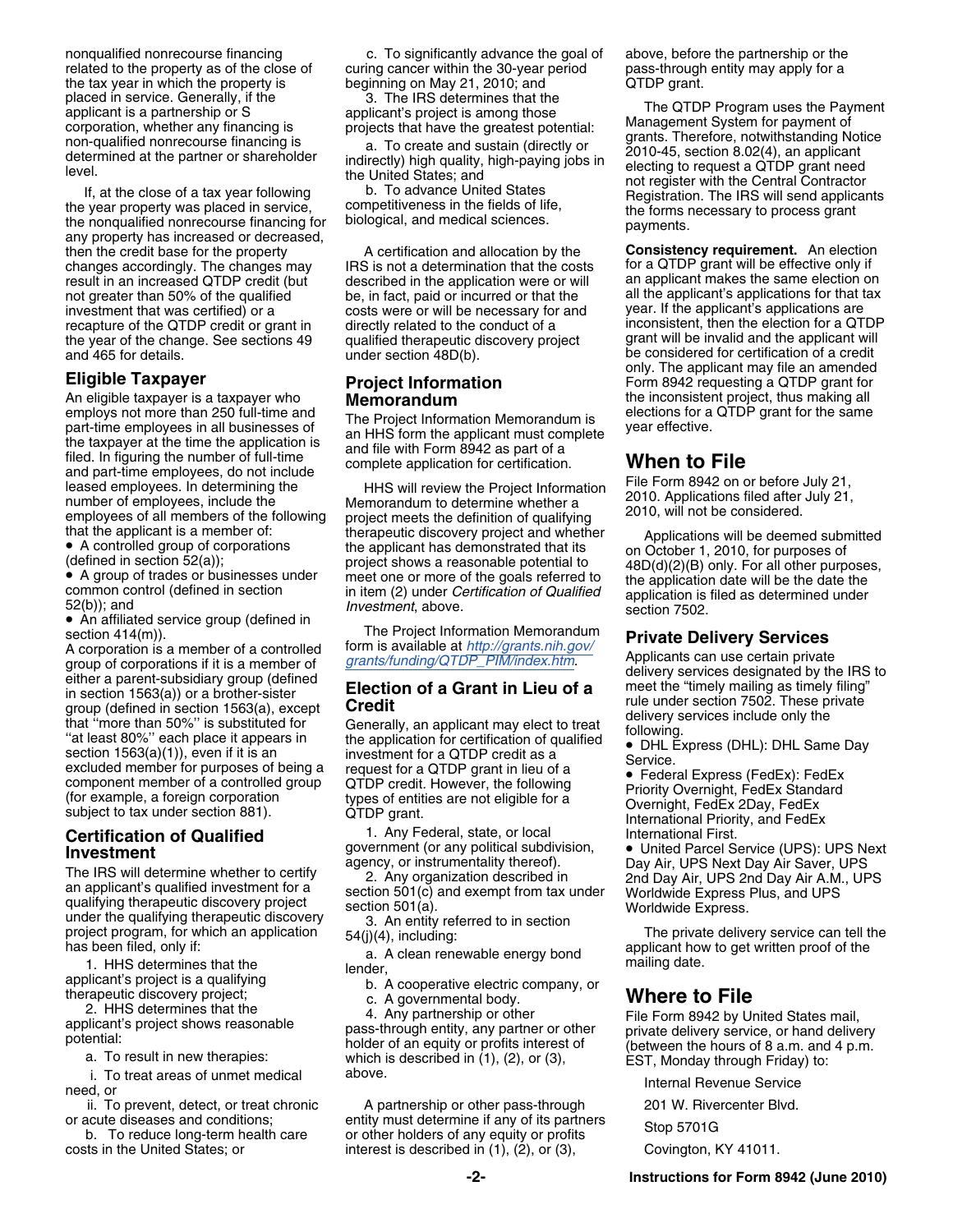sign for a partnership, see the Instructions explanation of the reasons for each sign for a partnership, see the Instructions explanation of the reasons for each **Specific Instructions**<br>for Form 1065.<br>For an estate or trus

If an employee of the applicant completes<br>the certified qualified investment to which<br>the CTDP grant.<br>should remain blank. Anyone who<br>prepares the form but does not charge<br>the applicant should not complete that<br>the applica

2. Form 2848, Power of Attorney and<br>
2. Form 2848, Power of Attorney and<br>
claration of Representative. See the **Recapture Constant Constant Constant Constant Constant Constant Constant** 

3. Project Information Memorandum.<br>
4. Consent to Public Disclosure of applicant may need to recapture the<br>
Certain Qualifying Therapeutic Discovery<br>
Certain Qualifying Therapeutic Discovery<br>
Certain Qualifying Therapeutic Certain Qualifying Therapeutic Discovery a mount of the QTDP credit or grant. purposes of Form 8942, a P.O. box<br>Project Program Application Information and If the amount of the QTDP grant number is not a valid street addre certain limited disclosure). See section exceeds the amount allowable as a **Line 7**

on Form 8942. Do not enter "See related had ceased to be a qualified chains of includible corporations (section

**Who Must Sign**<br>
Form 8942 must be signed and dated by<br> **Example 10** separate shape using the same airs and<br> **Example 10** separate shape using the same airs and Form 8942 must be signed and dated by<br>a person who:<br>• Has personal knowledge of the facts<br>beta using the same size and<br>the respect to the investment for any tax year<br>stated in the annication and<br>stated in the annication an • Is added to bind the applicant.<br>
A stamped in the applicant of faxed signature is<br>
A stamped by the increased<br>
Show the totals on the Form 8942. Enter<br>
The QTDP grant is made will be increased<br>
the applicant's name and T

**CAUTION !** signed and dated by:<br>• The president, vice president, *section 38;* and project Information Memorandum, *above*, • The amount of the QTDP grant will be

For a partnership, the form must be<br>signed and dated by a general partner.<br>For a limited liability company classified<br>and partnership are already filed. Check the box for an<br>expected are a partnership, the form must be sig

• Request a QTDP grant for an applicant For an estate or trust, the form must<br>be signed by the fiduciary, or an<br>authorized representative. If there are<br>joint fiduciaries, only one is required to<br>joint fiduciaries, only one is required to<br>sign the form.<br>If the f He form is med on behan of the application. The applicant can make a wave Has an EIN;<br>applicant by a receiver, trustee, or request for a QTDP grant by filing an wave Has employ applicant by a receiver, trustee, or a request for a QTDP grant by filling an apployees;<br>assignee, the fiduciary must sign the amended Form 8942 requesting a QTDP • Is a corporation. assignee, the fiduciary must sign the amended Form  $8942$  requesting a QTDP  $\bullet$  is a corporation, partnership, trust,<br>form.<br>**Paid Prenarer** (including extensions) for filing the tax  $\bullet$  is a corporation, partnership, tr **Paid Preparer**<br> **Paid Preparer** (including extensions) for filling the tax EIN; or<br>
If an employee of the applicant completes the certified qualified investment to which or DP grapt prepares the torm but does not charge<br>the applicant should not complete that<br>section. Generally, anyone who is paid to<br>prepare the form must sign it and fill in the<br>"Paid Preparer's Use Only" area. for qualified investment of the form must sign it and fill in the amount of actual costs paid or incurred<br>
"Paid Preparer's Use Only" area.<br>
The paid preparer must complete the amount included on line 35 for which<br>
The paid preparer must complete The paid preparer must complete the amount included on line 35 for which issued immediately once the application required preparer information and: certification was requested, file an information is validated.<br>
• Sign the • Sign the form in the space provided for amended Form 8942 within 15 days after  $\bullet$ Sign the form in the space provided for a amended Form 8942 within 15 days after explore at 1-800-829-4933.<br>The preparer's signature. the close of the applicant's tax year to explore at 1-800-829-4933.<br>Clive a copy of the • Give a copy of the form to the show the actual costs paid or incurred for The applicant must have received an EIN qualified investment. In addition, if the by the time Form 8942 is filed in order for applicant completed To ensure that the application is correctly on line 34, column (a) of the Form 8942 *For the IRS to pay a QTDP grant,*<br>processed, attach all documents and filed, file an amended Form 8942 by an application for a QTDP grant processed, attach all documents and **an an and an an application for a quality of a quality of a quality of the application for a QTDP grant** other forms in the following order. Corober 15, 2010, to show the actual **counte** other forms in the following order. *must include the applicant's EIN.* October 15, 2010, to show the actual 1. Form 8942. **Form 8942. https://www.frag.org/costs for that period.** 

10.02 and Appendix B in Notice 2010-45. QTDP grant, the excess must be The Check the box that applies.<br>recaptured as if the investment to which Check the box that applies. Complete every applicable entry space the excess portion of the QTDP grant An affiliated group is one or more

Has personal knowledge of the facts supporting statements and attachments,<br>
stated in the application, and arrange them in the same order as the ending before a QTDP grant is made:<br>
arrange them in the same order as the •

Free application is the application of the application of the statement of attached<br>
Project Information Memorandum.<br>
For a corporation, the form must be<br>
structured a Project<br>
Information Memorandum. See Space and dated b

treasurer, assistant treasurer, chief<br>accounting officer; or<br>**Annul Amended Application**<br>Annul Subject to depreciation because of the<br>Annul Subject to depreciation because of the • Any other corporate officer (such as tax **Amended Application** subject to depreciation because of the officer) authorized to sign. File an amended Form 8942 to: QTDP credit.

- 
- 

- 
- 



Declaration of Representative. See the **Recapture** Enter the address of the location of the instructions to line 13.<br>
If the project ceases to be a qualified applicant's principal place of business.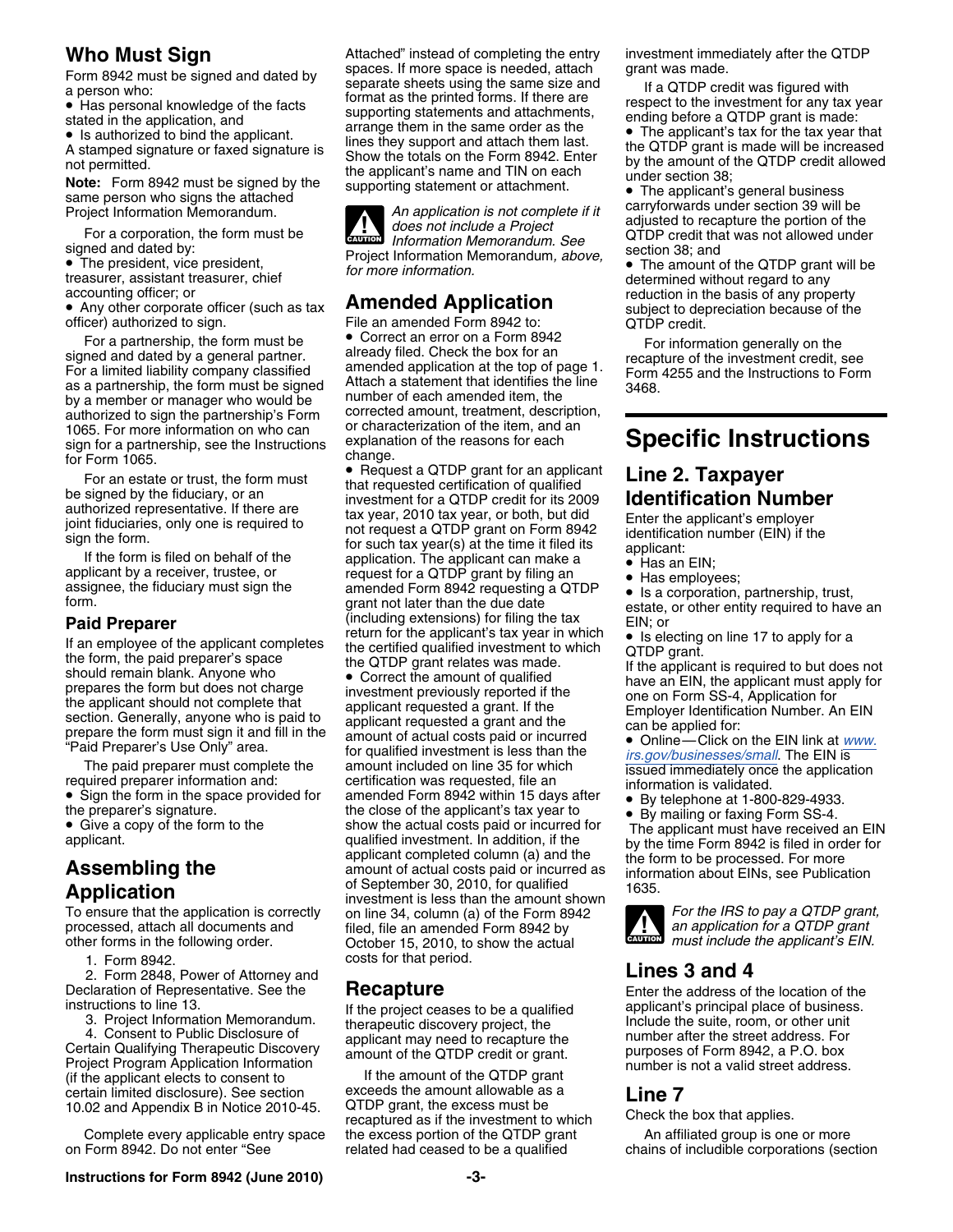1504(a)) connected through stock • A controlled group of corporations **Note.** For this purpose, both actual ownership with a common parent (defined in section 52(a)). For the exployees of the applicant and leas corporation corporation. The common parent must be definition of a controlled group of an includible corporation and the following corporations, see Eligible Taxpayer, an includible corporation and the following corporations, requirements must be met. requirements must be met.<br>**1.** The common parent must own **COLOGY** A group of trades or businesses under<br>**1.** The common parent must own **COLOGY COLOGY** The annivorm of trades or A group of trades or businesses under

1. The common parent must own <br>directly stock that represents at least 80% common control (defined in section<br>of the total voting power and at least 80%  $52(b)$ .<br>of the total value of the stock of at least<br>of the total val

2. Stock that represents at least 80% Attach a statement listing the name,<br>he total voting power and at least 80% address, and EIN of each of the other of the total voting power and at least 80% address, and EIN of each of the other of the total value of the stock of each of members. **Investment** the other corporations (except for the For purposes of this section, the term Enter on lines 28 through 33 the amount<br>common parent) must be owned directly employee includes both full-time and of qualified investment in ea

For this purpose, the term "stock"<br>
(a) is nonvoting, (b) is nonconvertible,<br>
(c) is limited and preferred as to dividends<br>
(c) is limited and preferred as to dividends<br>
(c) is limited and preferred as to dividends<br>
(c) is

The contact person is the person the **Line 19** IRS or HHS may contact if there is an **Line 19** IRS or HHS may contact if there is an **Findment actually paid or** Gualified investment actually paid or section 54(j)(4) are in issue with the application. If the contact Entities referred to in section 54(j)(4) are incurred as of the date the application in person does not have legal authority to the following.<br>bind the applicant, the applicant mu bind the applicant, the applicant must • Cooperative electric company. This is a • Qualified investment projected to be attach to Form 8942 a properly executed mutual or cooperative electric company paid or incurred between the date the Form 2848. On Form 2848, line 3, enter described in section 501(c)(12) or<br>
The Care Active of the Affordable Care Act<sup>r</sup> 1381(a)(2)(C), or a not-for-profit electric end of the 2009 tax year or September<br>
The Section 9023 o "Section 9023 of the Affordable Care Act"  $1381(a)(2)(C)$ , or a not-for-profit electric end of the 2009 tax J eave the entry spaces utility that has received a loan or loan 30, 2010. as the type of tax. Leave the entry spaces utility that has received a loan or loan<br>for Tax Form Number and for Year(s) or guarantee under the Rural Electrification

businesses of the applicant on the date Enter the number of full-time and the research services relating to the<br>the application is filed. In determining the part-time employees in the United States project and the agreemen number of employees, include the whose work is directly billed to the project the research services be performed on<br>employees of all members of the following and the average salaries of the behalf of the applicant. If rese employees of all members of the following<br>that the applicant is a member of.

of the total value of the stock of at least<br>one of the other includible corporations.<br>
2. Stock that represents at least 80% Attach a statement listing the name,<br> **Part III. Qualified** 

common parent) must be owned directly employee includes both full-time and of qualified investment in each listed<br>by one or more of the other includible part-time employees but does not include category. Qualified investme by one or more of the other includible part-time employees but does not include corporations.

**ALL**<br>CAUTION

**LINE 13** dedicated toll-free D-U-N-S number investments related to multiple projects,<br>
Enter the name and address of the request line at 1-866-705-5711. must be allocated between the projects<br>
contact person. See the inst

14<br>
This is a lender that is a cooperative<br>
on line 14a, enter the name of the<br>
project. If the applicant is filing<br>
project. If the applicant is filing<br>
project. If the applicant is filing<br>
project. If the applicant is f

 Governmental body. This is any state, On line 14b, enter a brief description of territory, possession of the United States, **Line 31**

part-time employees in the United States

employees of the applicant and leased<br>employees may be included.

include expenses for wages, supplies and<br>lab costs, depreciable property, contractor<br>costs, and any other costs that would be

Section 1563(d)(1) for the definition of<br>section 1563(d) for the definition of<br>stock for purposes of determining stock<br>above.<br>Consistency requirement,<br>above.<br>Consistency requirement,<br>above.<br>Consistency requirement,<br>person

Lines 3 and 4 for entering address number may be obtained at <u>www.grants</u><br>information.<br>The contact person is the person the **Line 10**<br>The contact person is the person the **Line 10**<br>of:

for Tax Form Number and for Year(s) or guarantee under the Hural Electrification **Column (b).** Enter the total amount paid<br>Period(s) blank. Check the box on line 4. Act. **Action assessment bend to all and the amount** or in Period(s) blank. Check the box on line 4. Act.<br>Clean renewable energy bond lender. or incurred (including the amount projected to be paid or incurred) for the

the project. Limit the description to 50 the District of Columbia, Indian tribal words or fewer.<br>
words or fewer.<br> **Lines 15 and 16** the mumber of employees in all **Line 21** the **21** the restance of the projective of the p Enter the number of employees in all **LINE 21** is entered into prior to the performance businesses of the applicant on the date Enter the number of full-time and the research services relating to the services are not performed on behalf of.